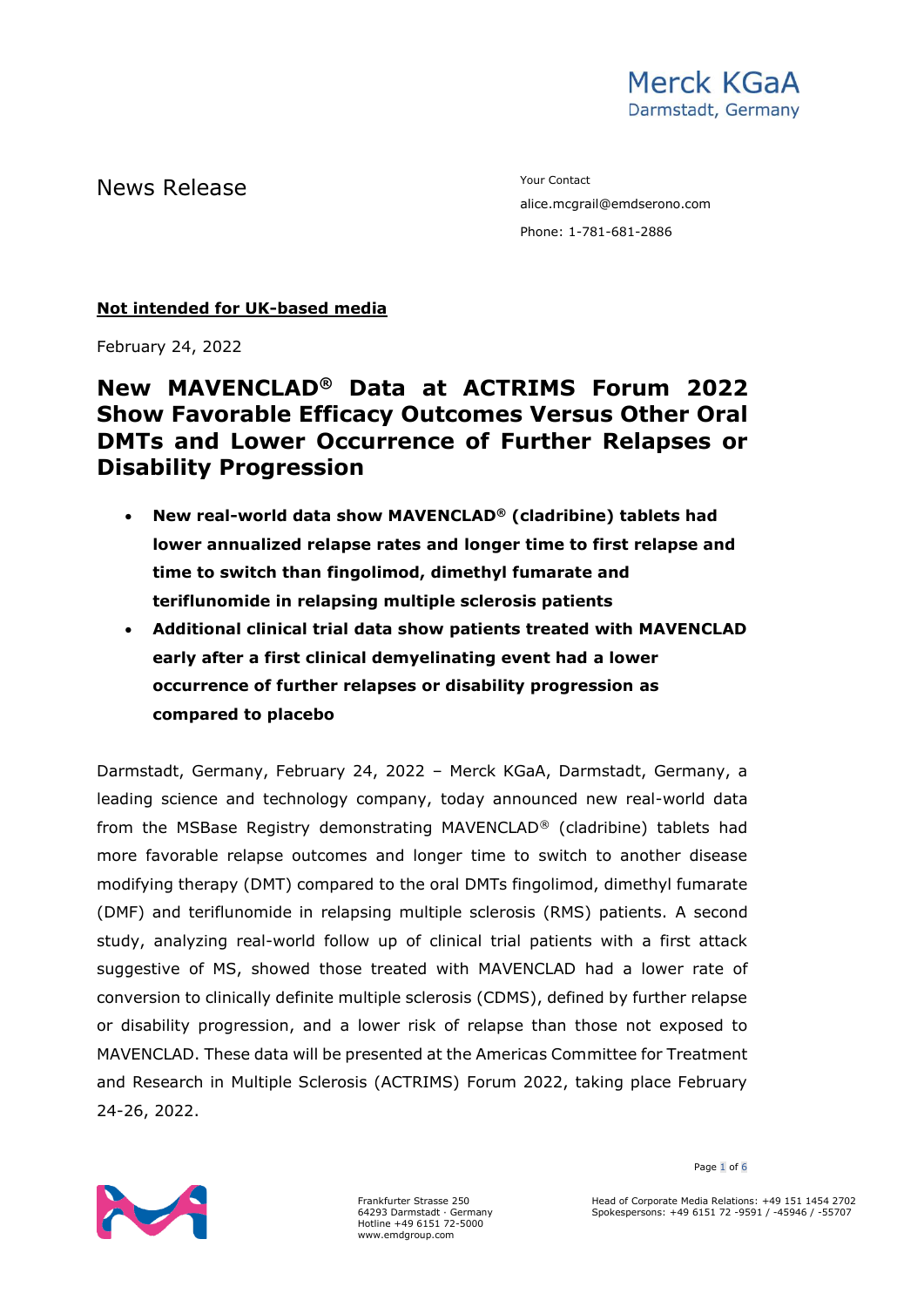In this first analysis of its size from the Generating Learnings In MultiPle SclErosis (GLIMPSE) study, data from 633 patients prescribed MAVENCLAD in the MSBase Registry was matched using propensity scores to patients receiving fingolimod (n=1195), DMF (n=912) or teriflunomide (n=735). Results showed the annualized relapse rate (ARR) for patients treated with MAVENCLAD was 0.09 compared to 0.15, 0.15 and 0.17 for fingolimod, DMF and teriflunomide, respectively. Risk of first relapse in MAVENCLAD-treated patients was 40%, 42% and 67% lower than in patients treated with fingolimod, DMF and teriflunomide, respectively. The time to switch rate in patients treated with MAVENCLAD was 4, 7 and 6.5 times lower than fingolimod, DMF and teriflunomide, respectively. The GLIMPSE study was a longitudinal, retrospective analysis of adult patients identified with RMS from the MSBase Registry, an international online registry for neurologists studying MS and other neuro-immunological diseases.

"It is important in a lifelong disease like MS to continue assessing the efficacy and safety of available treatment options in the real world," said Helmut Butzkueven, MBBS, FRACP, PhD, Department of Neuroscience, Central Clinical School, Monash University, Melbourne. "This is where the MSBase Registry, using standardized data records from over 79,000 people with MS around the world, can provide information that is not possible to obtain in a randomized clinical trial. This information showed us that in GLIMPSE, MAVENCLAD had better relapse outcomes and longer treatment persistence compared to other oral DMTs, including fingolimod."

Also being presented are new data from an exploratory Phase IV CLASSIC-MS follow-up of patients (n=227) from the Phase III ORACLE-MS study which suggest early use of cladribine tablets reduced the risk of further relapse or disability progression (CDMS) in patients who experienced a first episode of neurologic attack with characteristics that put them at high risk of CDMS. Over half the patients (53.2%) treated with cladribine tablets remained relapse free compared to 28.2% of those who did not receive cladribine tablets. In patients who received cladribine tablets, 42.9% were diagnosed with CDMS in the median of 9.5 years since their last dose. In patients never treated with cladribine tablets, 70.4% were diagnosed with CDMS.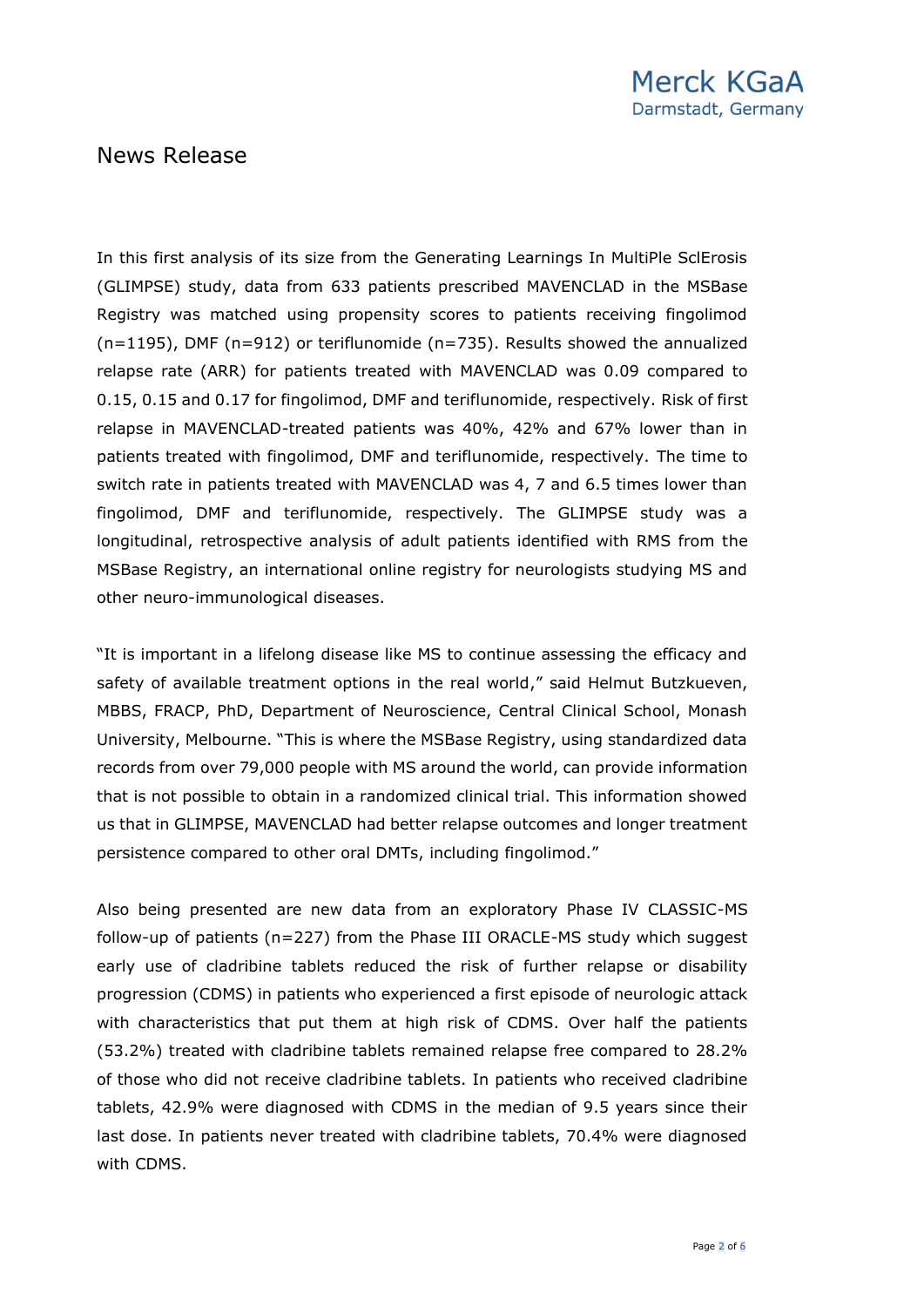In ORACLE-MS, patients with a first clinical demyelinating event were randomized to receive cladribine tablets 3.5 mg/kg, cladribine tablets 5.25 mg/kg or placebo. This analysis at the ACTRIMS Forum 2022 investigated the long-term efficacy in patients from the ORACLE-MS trial who had received at least one course of cladribine tablets (68.7%) or placebo (31.3%). Cladribine tablets (5.25 mg/kg) are not approved for any use in any region.

### **About MAVENCLAD®**

MAVENCLAD, approved by the U.S. Food and Drug Administration (FDA) on March 29, 2019, is the first and only short-course oral therapy for the treatment of adults with relapsing-remitting disease (RRMS) and active secondary progressive disease (SPMS). Because of its safety profile, use of MAVENCLAD is generally recommended for patients who have had an inadequate response to, or are unable to tolerate, an alternate drug indicated for the treatment of multiple sclerosis (MS), and MAVENCLAD is not recommended for use in patients with clinically isolated syndrome (CIS). Patients should follow healthcare provider instructions including cancer screening, contraception and blood tests. The approved dose of MAVENCLAD is 3.5 mg per kg body weight over two years, administered as one treatment course of 1.75 mg per kg per year, each consisting of two treatment weeks. The mechanism by which cladribine exerts its therapeutic effects in patients with multiple sclerosis has not been fully elucidated but is thought to involve cytotoxic effects on B and T lymphocytes through impairment of DNA synthesis, resulting in depletion of lymphocytes. MAVENCLAD causes a dose-dependent reduction in lymphocyte counts followed by recovery.

Because cladribine is cytotoxic, special handling and disposal instructions should be followed.

MAVENCLAD has been approved in over 80 countries, including the European Union (EU), Canada, Australia and Switzerland, for various relapsing MS indications. Visit [www.MAVENCLAD.com](https://c212.net/c/link/?t=0&l=en&o=2427612-1&h=1772676200&u=http%3A%2F%2Fwww.mavenclad.com%2F&a=www.MAVENCLAD.com) for more information.

#### **IMPORTANT SAFETY INFORMATION**

#### **WARNING: MALIGNANCIES and RISK OF TERATOGENICITY**

- **Treatment with MAVENCLAD may increase the risk of malignancy. MAVENCLAD is contraindicated in patients with current malignancy. In patients with prior malignancy or with increased risk of malignancy, evaluate the benefits and risks of the use of MAVENCLAD on an individual patient basis. Follow standard cancer screening guidelines in patients treated with MAVENCLAD**
- **MAVENCLAD is contraindicated for use in pregnant women and in women and men of reproductive potential who do not plan to use effective contraception because of the potential for fetal harm. Malformations and embryolethality occurred in animals. Exclude pregnancy before the start of treatment with MAVENCLAD in females of reproductive potential. Advise females and males of reproductive potential to use effective contraception during MAVENCLAD dosing**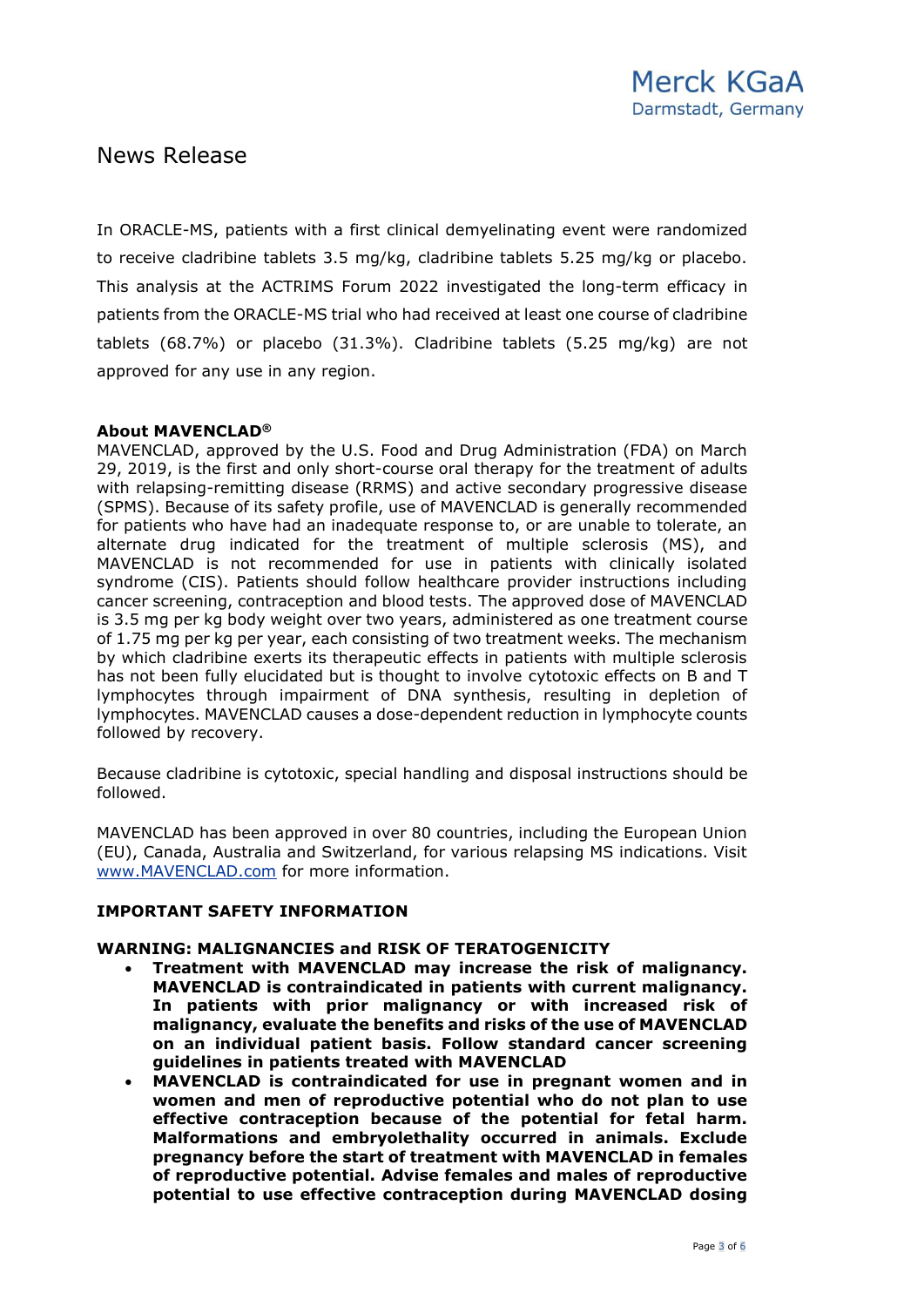#### **and for 6 months after the last dose in each treatment course. Stop MAVENCLAD if the patient becomes pregnant**

#### **CONTRAINDICATIONS**

- Patients with current malignancy.
- Pregnant women, and women and men of reproductive potential who do not plan to use effective contraception during and for 6 months after the last dose in each treatment course. May cause fetal harm.
- Patients with human immunodeficiency virus (HIV).
- Patients with active chronic infections (e.g., hepatitis or tuberculosis).
- Patients with a history of hypersensitivity to cladribine.
- Women intending to breastfeed while taking MAVENCLAD tablets and for 10 days after the last dose.

### **WARNINGS AND PRECAUTIONS**

- **Malignancies:** Treatment with MAVENCLAD may increase the risk of malignancy. After the completion of 2 treatment courses, do not administer additional MAVENCLAD treatment during the next 2 years. In clinical studies, patients who received additional MAVENCLAD treatment within 2 years after the first 2 treatment courses had an increased incidence of malignancy. The risk of malignancy with reinitiating MAVENCLAD more than 2 years after the completion of 2 treatment courses has not been studied. Follow standard cancer screening guidelines in patients treated with MAVENCLAD.
- **Risk of Teratogenicity:** MAVENCLAD may cause fetal harm when administered to pregnant women. In females of reproductive potential, exclude pregnancy before initiation of each treatment course of MAVENCLAD and prevent by the use of effective contraception during MAVENCLAD dosing and for at least 6 months after the last dose of each treatment course. Women who become pregnant during treatment with MAVENCLAD should discontinue treatment.
- **Lymphopenia:** MAVENCLAD causes a dose-dependent reduction in lymphocyte count. In clinical studies, 87% of MAVENCLAD-treated patients experienced lymphopenia. The lowest absolute lymphocyte counts occurred approximately 2 to 3 months after the start of each treatment course and were lower with each additional treatment course. Concomitant use of MAVENCLAD with hematotoxic drugs may increase the risk of adverse reactions because of the additive hematological effects. Monitor lymphocyte counts before and during treatment, periodically thereafter, and when clinically indicated.
- **Infections:** MAVENCLAD can reduce the body's immune defense and may increase the likelihood of infections. Infections occurred in 49% of MAVENCLAD-treated patients compared to 44% of patients treated with placebo in clinical studies. The most frequent serious infections included herpes zoster and pyelonephritis. Single fatal cases of tuberculosis and fulminant hepatitis B were reported in the clinical program. Administer liveattenuated or live vaccines at least 4 to 6 weeks prior to starting MAVENCLAD. Screen patients for latent infections; consider delaying treatment until infection is fully controlled. Vaccinate patients antibodynegative to varicella zoster virus prior to treatment. Administer anti-herpes prophylaxis in patients with lymphocyte counts less than 200 cells per microliter. Monitor for infections. In patients treated with parenteral cladribine for oncologic indications, cases of progressive multifocal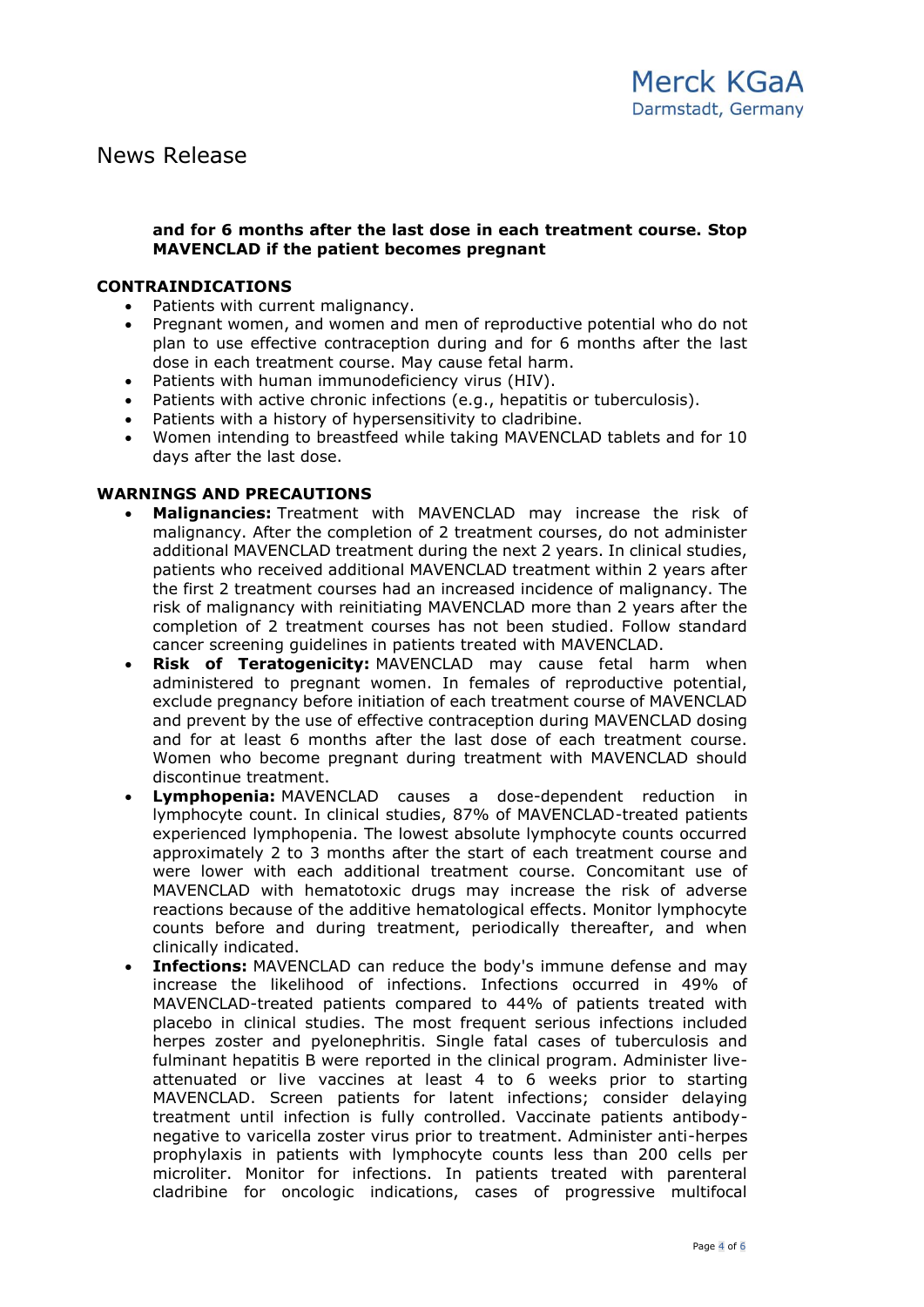leukoencephalopathy (PML) have been reported. No case of PML has been reported in clinical studies of cladribine in patients with MS.

- **Hematologic Toxicity:** In addition to lymphopenia, decreases in other blood cells and hematological parameters have been reported with MAVENCLAD in clinical studies. In general, mild to moderate decreases in neutrophil counts, hemoglobin levels, and platelet counts were observed. Severe decreases in neutrophil counts were observed in 3.6% of MAVENCLAD-treated patients, compared to 2.8% of placebo patients. Obtain complete blood count (CBC) with differential including lymphocyte count before and during treatment, periodically thereafter, and when clinically indicated.
- **Risk of Graft-versus-Host Disease With Blood Transfusions:** Transfusion-associated graft-versus-host disease has been observed rarely after transfusion of nonirradiated blood in patients treated with cladribine for non-MS treatment indications.
- **Liver Injury:** In clinical studies, 0.3% of MAVENCLAD-treated patients had liver injury (serious or causing treatment discontinuation) compared to 0 placebo patients. Obtain serum aminotransferase, alkaline phosphatase, and total bilirubin levels prior to treatment. Discontinue if clinically significant injury is suspected.
- **Hypersensitivity:** In clinical studies, 11% of MAVENCLAD-treated patients had hypersensitivity reactions, compared to 7% of placebo patients. Hypersensitivity reactions that were serious and/or led to discontinuation of MAVENCLAD, occurred in 0.5% of MAVENCLAD-treated patients, compared to 0.1% of placebo patients. If a hypersensitivity reaction is suspected, discontinue MAVENCLAD therapy. Do not use MAVENCLAD in patients with a history of hypersensitivity to cladribine.
- **Cardiac Failure:** In clinical studies, one MAVENCLAD-treated patient experienced life-threatening acute cardiac failure with myocarditis, which improved after approximately one week. Cases of cardiac failure have also been reported with parenteral cladribine used for treatment indications other than multiple sclerosis.

**Adverse Reactions:** The most common adverse reactions with an incidence of >20% for MAVENCLAD are upper respiratory tract infection, headache, and lymphopenia.

**Drug Interactions/Concomitant Medication:** Concomitant use of MAVENCLAD with immunosuppressive or myelosuppressive drugs and some immunomodulatory drugs (e.g., interferon beta) is not recommended and may increase the risk of adverse reactions. Acute short-term therapy with corticosteroids can be administered.

Avoid concomitant use of certain antiviral and antiretroviral drugs. Avoid concomitant use of BCRP or ENT/CNT inhibitors as they may alter bioavailability of MAVENCLAD.

**Use in Specific Populations:** Studies have not been performed in pediatric or elderly patients, pregnant or breastfeeding women. Use in patients with moderate to severe renal or hepatic impairment is not recommended.